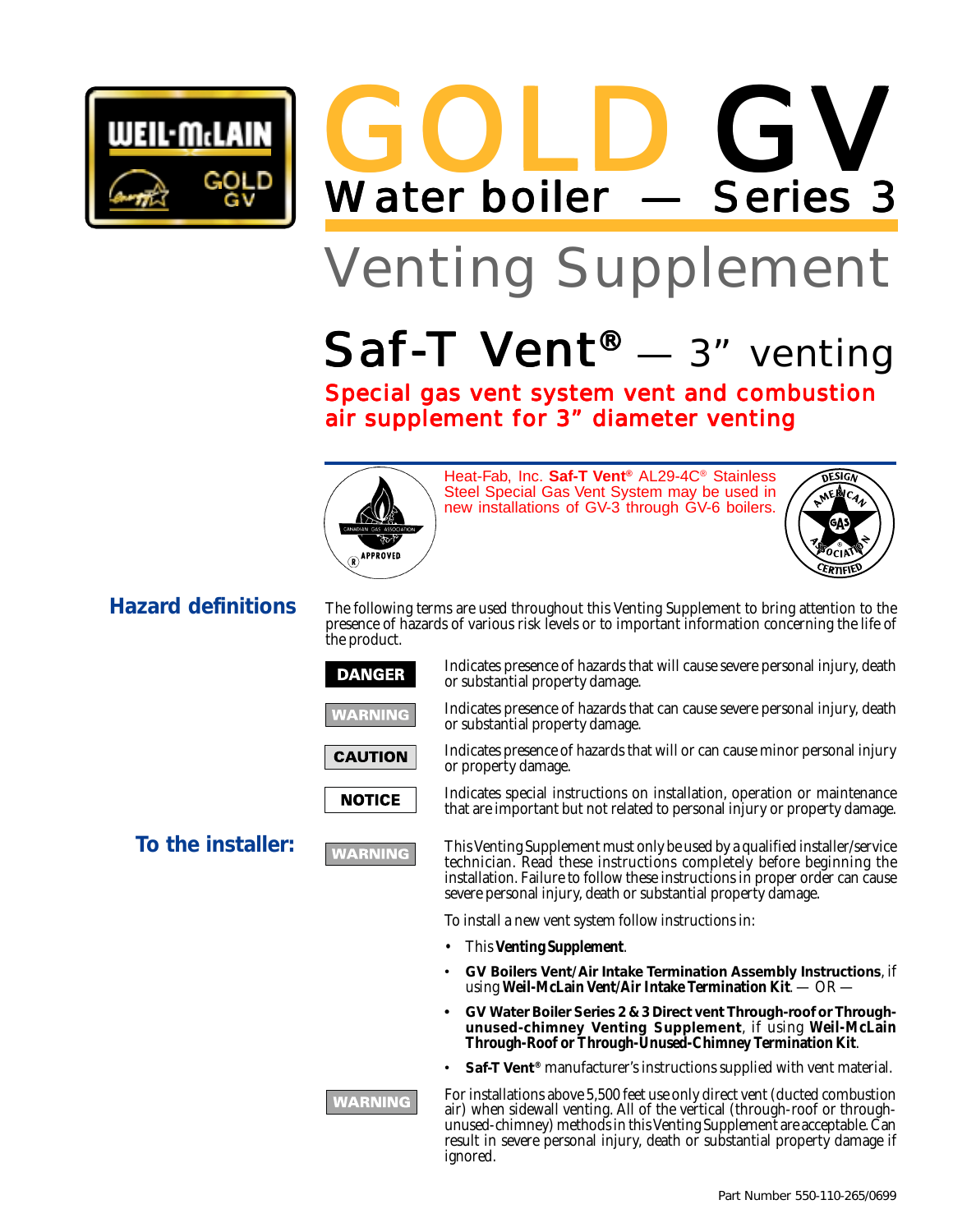

# Combustion air supply

### **Special note**

Refer to **GV Series 3 Boiler Manual** for sizing free area of combustion/ventilation air openings.

All boilers experience some condensation in section assembly during start-up. Unlike most conventional boilers, condensation is minimized in the **GV Series 3 Boiler** by a built-in mixing system, maintaining boiler return water temperature above 130 ºF, during steady state operation.

Flue gas condensate is slightly acidic. In most cases pH level is not harmful to vents or drains. When combustion air is contaminated by vapors from products and areas, listed in **Table 1** below, condensate acidic levels increase. Higher acidic levels attack many materials, including stainless steel commonly used in high efficiency systems.

You may choose to use outside combustion air for any of the following reasons:

- Installation is in an area containing contaminants listed in **Table 1** below, which will induce acidic contamination.
- You want to reduce infiltration into your home through openings around windows and doors.

#### **Table 1** Corrosive contaminants

| <b>Products to avoid</b>                                                                        | Areas likely to have contaminants              |
|-------------------------------------------------------------------------------------------------|------------------------------------------------|
| Spray cans containing chloro/fluorocarbons                                                      | Dry cleaning/laundry areas and establishments  |
| Permanent wave solutions                                                                        | Swimming pools                                 |
| Chlorinated waxes/cleaners                                                                      | Metal fabrication plants                       |
| Chlorine-based swimming pool chemicals                                                          | Beauty shops                                   |
| Calcium chloride used for thawing                                                               | Refrigeration repair shops                     |
| Sodium chloride used for water softening                                                        | Photo processing plants                        |
| Refrigerant leaks                                                                               | Auto body shops                                |
| Paint or varnish removers                                                                       | Plastic manufacturing plants                   |
| Hydrochloric acid/muriatic acid                                                                 | Furniture refinishing areas and establishments |
| Cements and glues                                                                               | New building construction                      |
| Antistatic fabric softeners used in clothes<br>dryers                                           | Remodeling areas                               |
| Chlorine-type bleaches, detergents, and clean-<br>ing solvents found in household laundry rooms | Garages with workshops                         |
| Adhesives used to fasten building products and<br>other similar products                        |                                                |



To prevent potential of severe personal injury or death, check for areas and products listed above before installing boiler. If found:

- remove products permanently  $-$  OR  $-$
- provide outside combustion air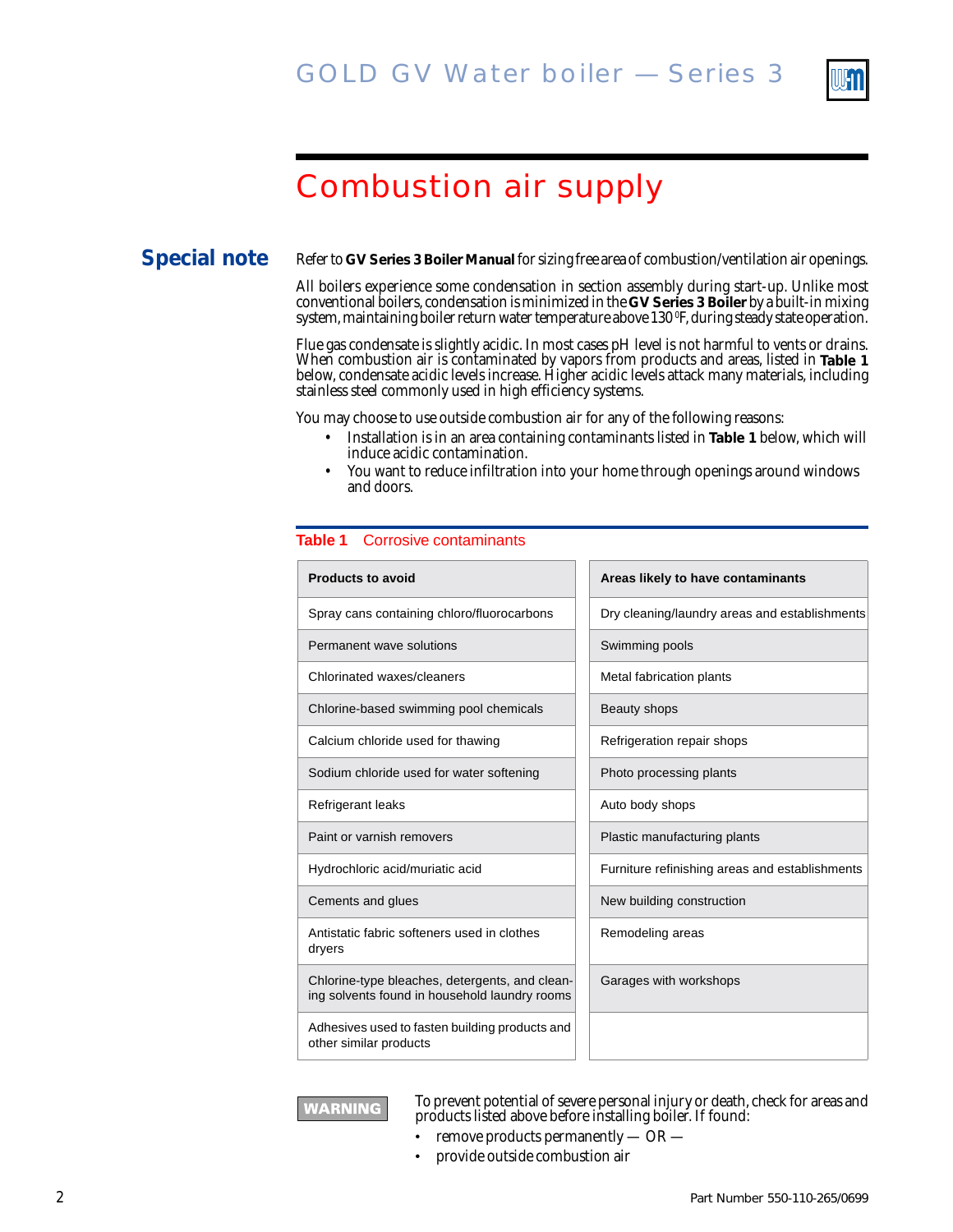# **Vent termination**

# **Venting method definitions**

**Direct vent** — Uses outside combustion air with combustion air connector piping sealed at all joints and seams. Also known as "sealed combustion".

**Non-Direct vent** — Uses inside combustion air with no combustion air connector piping.

### **Properly locate vent termination**



Follow instructions on this page when determining vent location to avoid possibility of severe personal injury, death or substantial property damage.

- 1. When using direct vent method Refer to separate instructions packed with Weil-McLain direct vent termination kit and vent pipe manufacturer's instructions for additional locations.
- 2. For location of non-direct vent vertical termination, see vent pipe manufacturer's instructions.
- 3. Gases will form white plume in winter. Plume could obstruct window view.
- 4. Prevailing winds could cause freezing of condensate and water/ice buildup on building, plants or roof.
- 5. Locate or guard vent to prevent accidental contact by people or pets.
- 6. Do not terminate vent in window well, stairwell, alcove, courtyard, or other recessed areas.
- 7. Non-Direct vent installations only Vent must terminate more than 4 feet below or to side of all doors or windows. See **Figure 1**.
- Vent must terminate more than 1 foot above grade or

anticipated snow line. In addition, vent termination must be at least 7 feet above public walkway and 3 feet above any forced air intake within 10 feet. Stay well away from trees, shrubs, and decorative items. Site conditions may dictate greater clearances. See **Figure 1**.

- 9. Vent must terminate at least 4 feet horizontally, and in no case above or below, unless a 4 foot horizontal distance is maintained, from electric meters, gas meters, regulators, relief valves, and other equipment.
- 10. Locate or guard vent to prevent condensate from damaging exterior finishes.
- 11. Do not extend exposed vent pipe outside of building. Condensate could freeze and block vent pipe.
- 12. Vent must terminate at least 6 feet away from adjacent walls.
- 13. Do not terminate vent closer than 5 feet below roof overhang.
- 14. Do not terminate vent above any door or window. Condensate can freeze, causing ice formations.
- 15. Do not use existing chimney as raceway if another appliance or fireplace is vented into or through chimney.
- 16. Do not connect:
	- Any other appliance to vent pipe.
	- Multiple boilers to a common vent pipe.
- 17. Do not wrap or insulate vent pipe and fittings.
- 18. Canadian installations See CAN/CGA B149.1 or B149.2 Installation Code.
- 19. **WARNING** A gas vent extending through an exterior wall shall not terminate adjacent to the wall or below building extensions such as eaves, parapets, balconies or decks. Failure to comply could result in severe personal injury, death or substantial property damage.



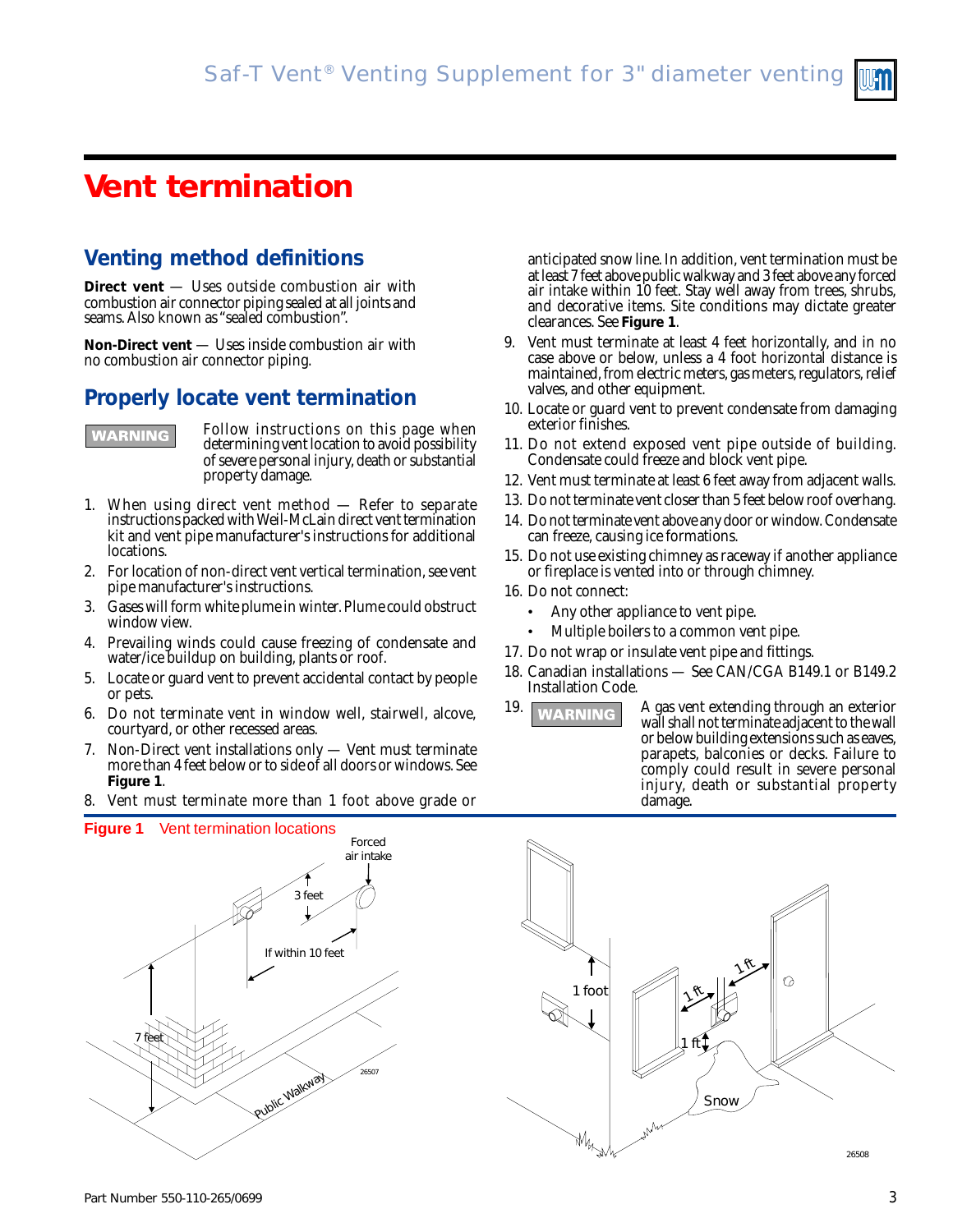

# **Installation**

## **Pre-installation planning**

- 1. Follow national, state, local or provincial codes or regulations when venting GV boiler.
- 2. Choose vent method from those shown on page 5.
- 3. Select vent run components from **Table 2**. **Table 3** states maximum vent run lengths and number of elbows. Do not exceed data in **Table 3**. Longer vent runs will slightly reduce boiler output. See **Figure 2**.
- 4. If installing with direct vent method, use same maximum run length and number of elbows from

step 2. Vent and combustion air connector piping configurations must match. Use suitable 3" material for combustion air connector piping, such as:

- Dryer vent
- Galvanized steel
- PVC (3" I.D.)
- 5. Refer to vent termination **WARNING**, item 19 on page 3.

| Table 2    | <b>Description</b>                                                                                                               | Weil-McLain<br><b>Part Number</b> | Heat-Fab, Inc.<br><b>Part Number</b> |  |
|------------|----------------------------------------------------------------------------------------------------------------------------------|-----------------------------------|--------------------------------------|--|
| Parts list | GV starter tee                                                                                                                   | 699-999-025                       | 73WMSTXL                             |  |
|            | GV termination coupling                                                                                                          | 699-999-001                       | 73WMTERM                             |  |
|            | 45° elbow                                                                                                                        | 699-999-010                       | 7311GC                               |  |
|            | $90^{\circ}$ elbow                                                                                                               | 699-999-011                       | 7314GCTR                             |  |
|            | 6" pipe                                                                                                                          | 699-999-003                       | 7301GC                               |  |
|            | 12" pipe                                                                                                                         | 699-999-004                       | 7302GC                               |  |
|            | 18" pipe                                                                                                                         | 699-999-005                       | 7304GC                               |  |
|            | 18" slip connector (Note 1)                                                                                                      | 699-999-009                       | 7324GC                               |  |
|            | 24" pipe                                                                                                                         | 699-999-006                       | 7305GC                               |  |
|            | 37 1/2" pipe                                                                                                                     | 699-999-007                       | 7307GC                               |  |
|            | 49 1/2" pipe                                                                                                                     | 699-999-008                       | 7308GC                               |  |
|            | Horizontal support                                                                                                               | 699-999-016                       | 7323GC                               |  |
|            | Weil-McLain Vent/Air Intake Termination Kit                                                                                      | 382-200-430                       | --                                   |  |
|            | Weil-McLain Through-Roof or Through-Unused-Chimney<br><b>Termination Kit</b>                                                     | 382-200-435                       | --                                   |  |
|            | <b>Notes</b><br>A The Later Calleria Laterate and also leaders and and laterate and another the continuation of the continues of |                                   |                                      |  |

1. Use to adjust for non-standard pipe lengths and before termination coupling to terminate run.

#### **Table 3**

#### Vent and combustion air connector piping lengths and number of elbows

| <b>Maximum vent</b><br>length (feet)                                           | <b>Total number of elbows</b> |  |  |  |                                 |                        |    |  |
|--------------------------------------------------------------------------------|-------------------------------|--|--|--|---------------------------------|------------------------|----|--|
|                                                                                |                               |  |  |  | $2 \mid 3 \mid 4 \mid 5 \mid 6$ |                        |    |  |
| $ $ GV-3 through GV-5 $ $ 100 $ $ 80 $ $ 70 $ $ 60 $ $ 50 $ $ 40 $ $ 30 $ $ 20 |                               |  |  |  |                                 |                        |    |  |
| $GV-6$                                                                         | 80                            |  |  |  |                                 | 60   50   40   30   20 | 10 |  |

#### **Figure 2** Boiler output

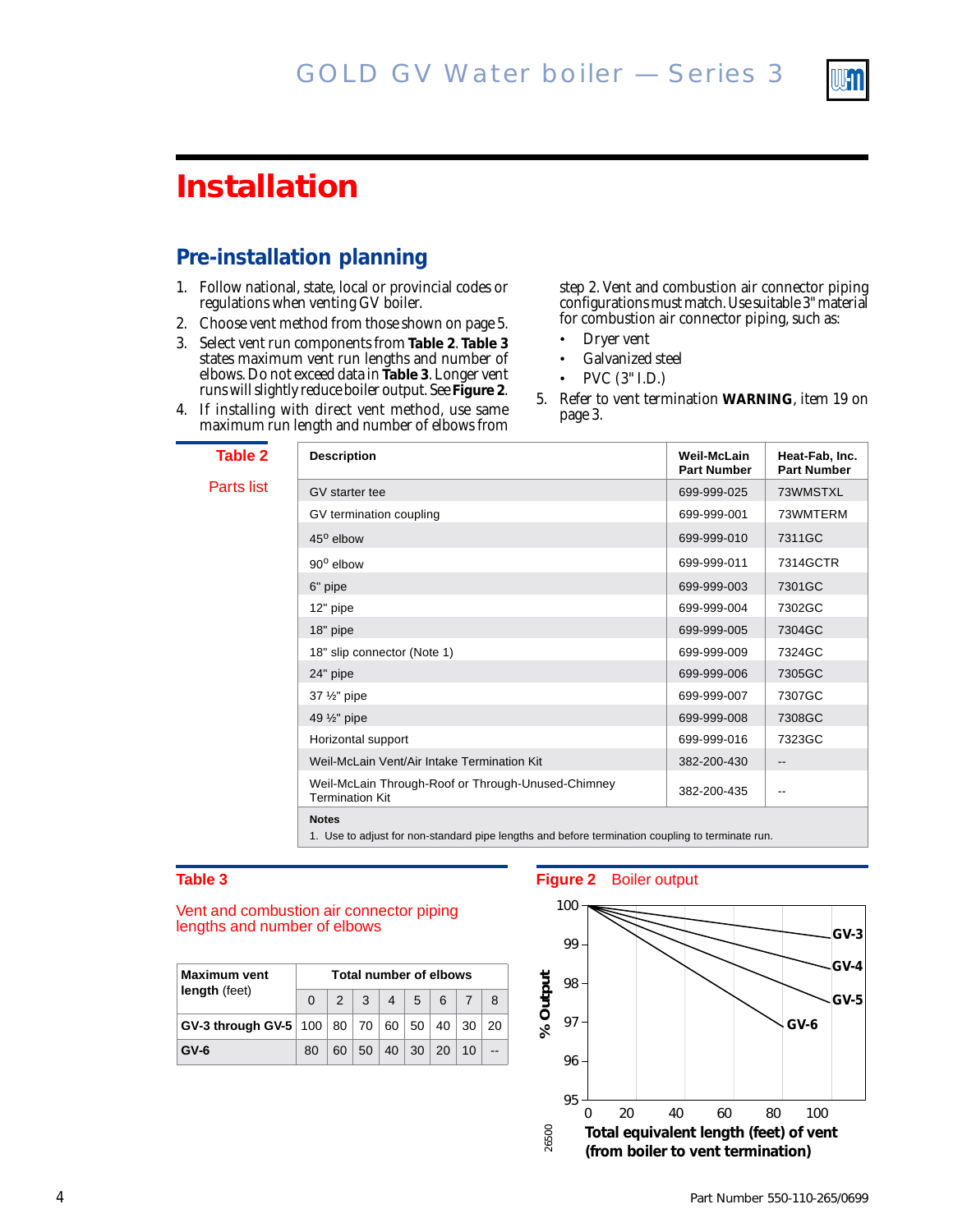

**VARNING** 

For altitudes more than 5,500 feet above sea level — **Do not** use non-direct vent through sidewall methods as shown in **Figures 4** and **6** below. Can cause severe personal injury, death or substantial property damage if ignored.

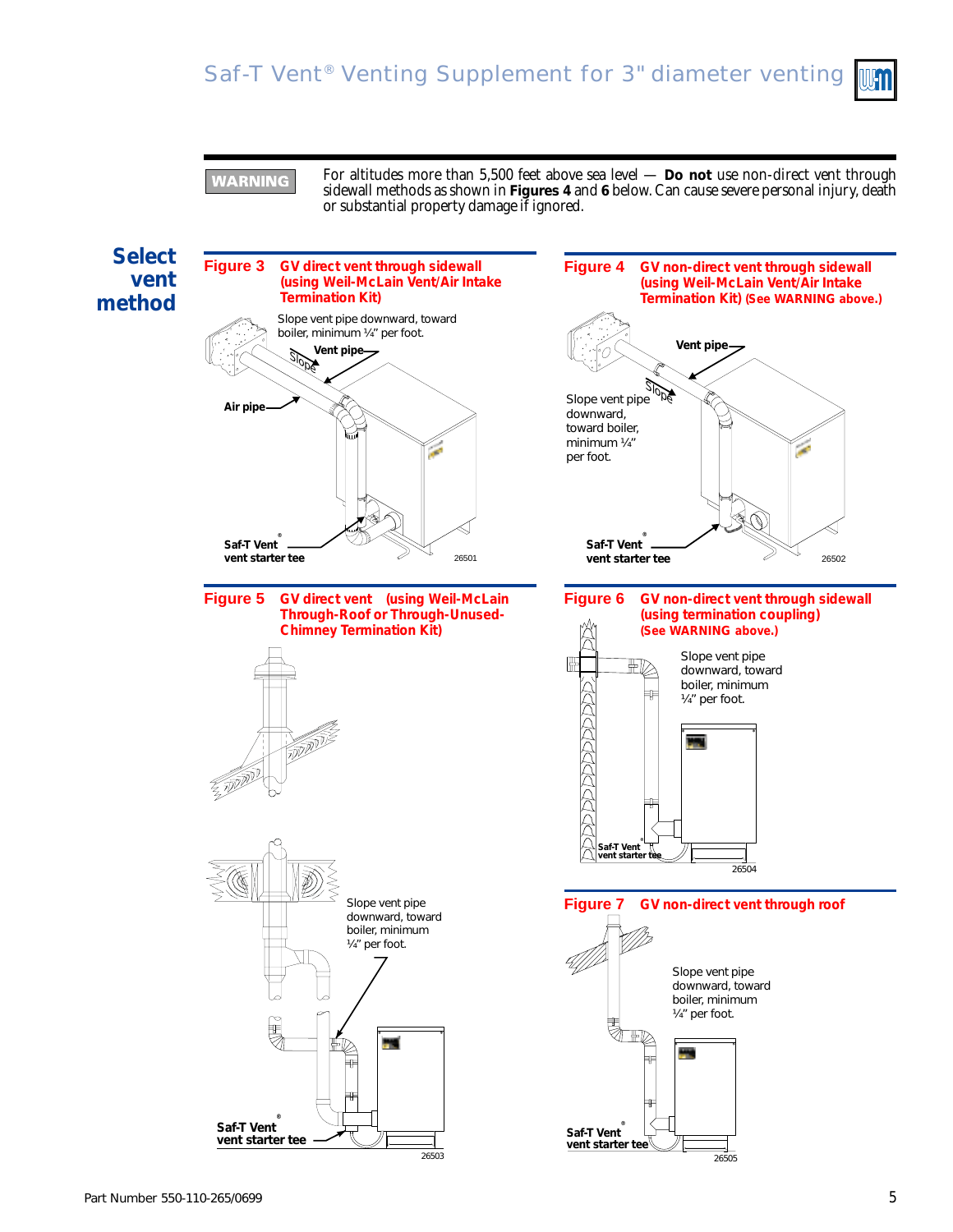

# **Installation — assembly**

**Connect vent starter tee to boiler**

Follow the instructions in the **GV Series 3 Boiler Manual** section **IIb** to connect the vent starter tee to the boiler.

**Construct vent and optional combustion air run**

**WARNING** 

Follow vent pipe manufacturer's instructions for sealing the vent. Vent and combustion air connector piping must be sealed gas-tight to prevent possibility of flue gas spillage and carbon monoxide emissions, resulting in severe personal injury or death.

- 1. Follow **Saf-T Vent®** manufacturer's instructions to construct vent run and for methods of supporting vent runs.
	- Clean joints before sealing. See vent pipe manufacturer's instructions to clean joints.
	- Use their specified sealant (maximum 250 <sup>o</sup>F flue temperature). Do not use screws.
	- Do not mix types or manufacturers of vent materials.
	- Maintain minimum one-inch clearance from combustible materials to vent pipe; 0" clearance for noncombustible materials.
	- Install vent pipe with seams on top of vent runs.
	- If needed, use slip connector to adjust for nonstandard pipe lengths. See vent pipe manufacturer's instructions for use.
- 2. If installing with direct vent method, use instructions provided with Weil-McLain termination kit. See **Figures 3**, **4** or **5** on page 5.

# **Connect vent run to termination**

### Venting through sidewall

- 1. If using **Weil-McLain Vent/Air Intake Termination Kit**, see instructions provided in that kit. Applies to direct (**Figure 3**, page 5) or non-direct vent (**Figure 4**, page 5) method.
- 2. If using non-direct method with termination coupling only, see **Figures 8** and **9**.
	- Do not seal slip connector to inside or outside plate.
	- If passing through noncombustible wall, provide hole diameter large enough to insert the slip connector through. Sleeve and spacers are not required.
- 3. Maintain minimum one-inch clearance from combustible materials to vent pipe; 0" clearance for noncombustible materials.
- 4. Refer to vent termination **WARNING**, item 19 on page 3.

### Venting through existing chimney or roof

- 1. Direct vent method follow instructions supplied in **Weil-McLain Through-Roof or Through-Unused-Chimney Termination Kit** to assemble termination.
- 2. Non-Direct vent method (only through the roof, not through chimney):
	- Vent pipe must extend through roof flashing, jacket or thimble. See **Figure 10**.
	- Vent may pass through floor, inside wall or concealed space when installed according to vent pipe manufacturer's instructions.
- 3. Maintain minimum one-inch clearance from combustible materials to vent pipe.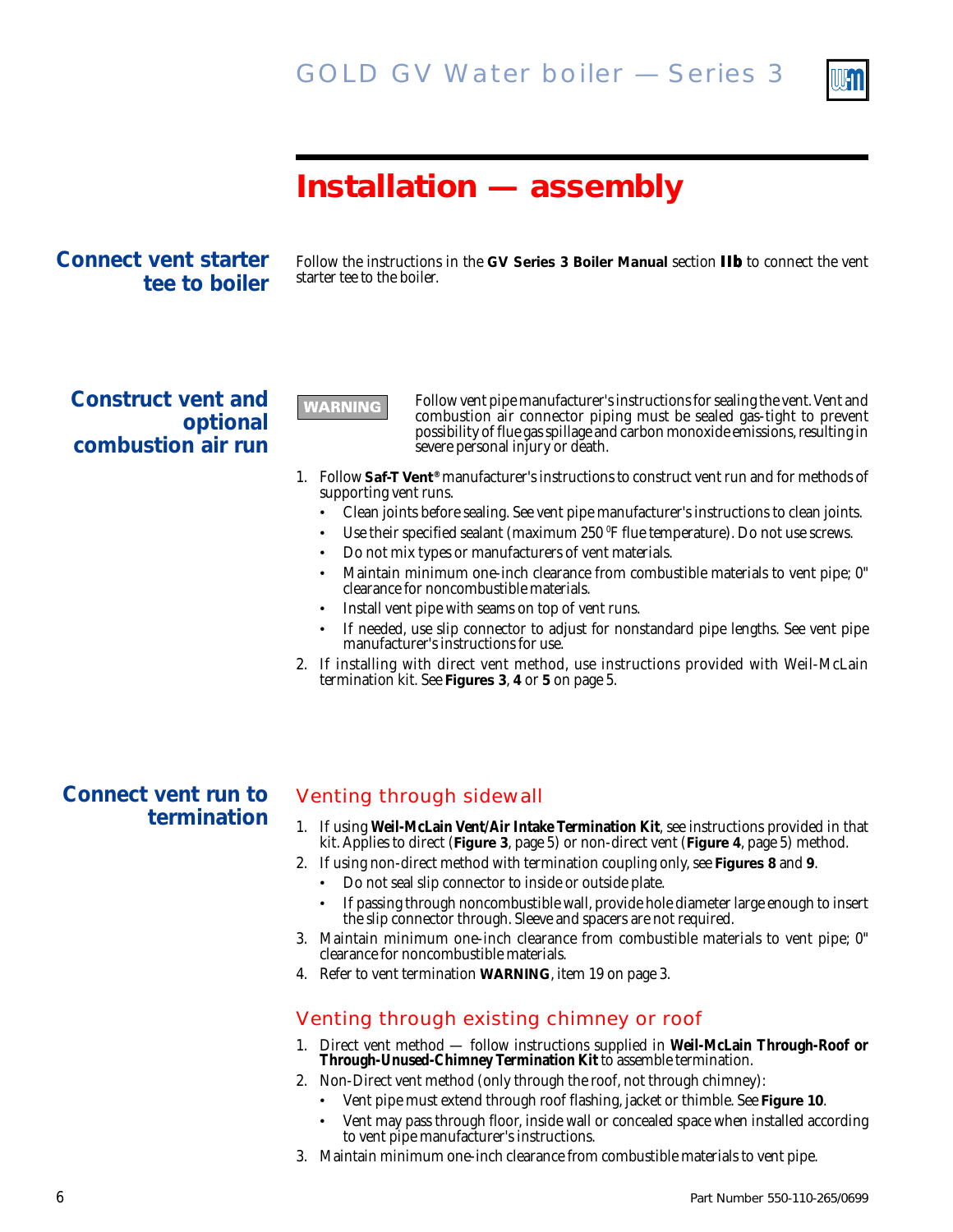